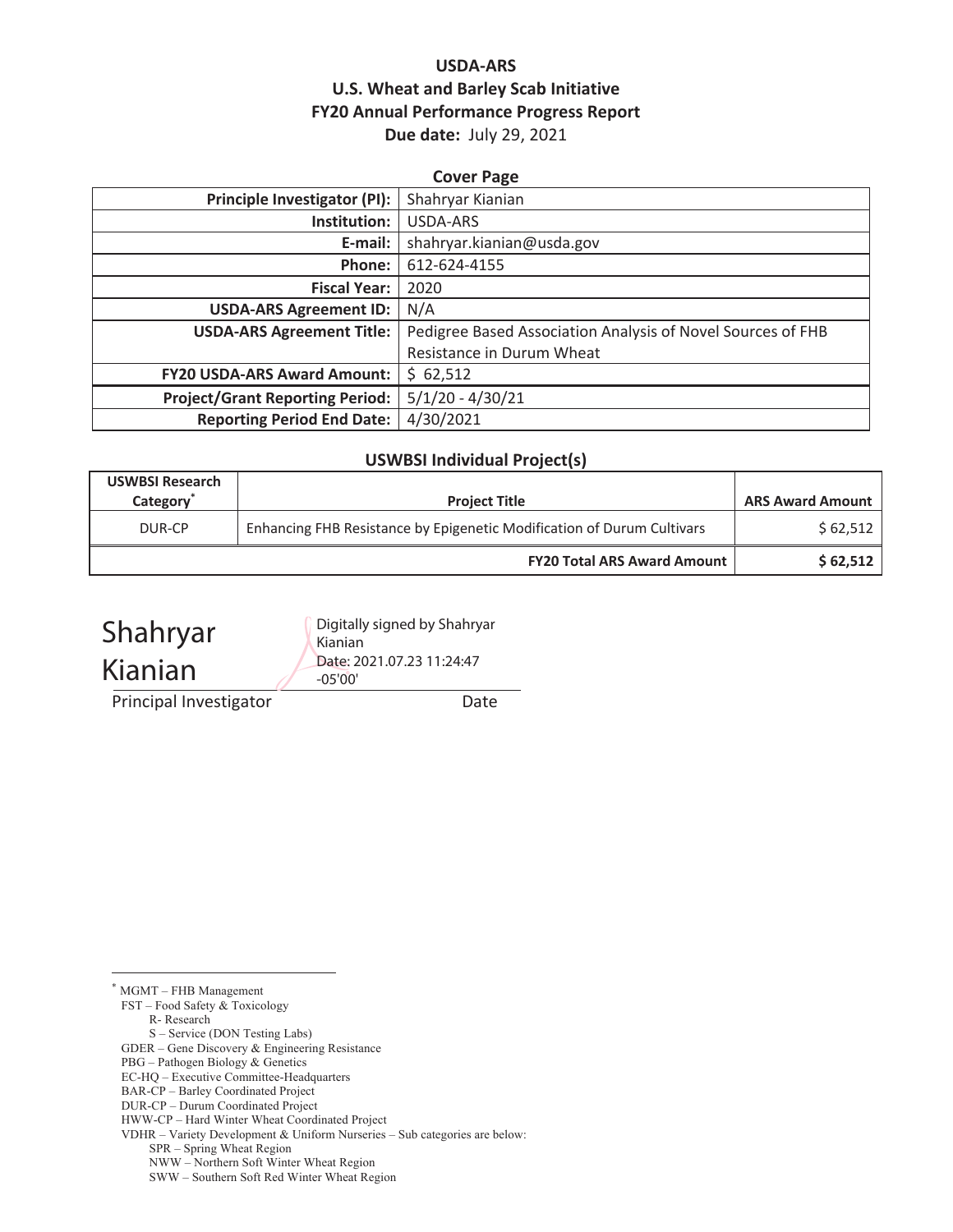**Project 1:** *Enhancing FHB Resistance by Epigenetic Modification of Durum Cultivars*

## **1. What are the major goals and objectives of the research project?**

## **The specific objectives of this project were to:**

- 1) characterize the stability and inheritance of epigenetic changes in FHB resistant durum lines produced by altering the DNA methylation patterns,
- 2) profile the transcriptome changes that have occurred as a result of epigenetic modification in resistant durum lines, and
- 3) validate altered gene expression patterns and characterize candidate genes for use as perfect molecular markers in breeding.

The ultimate objective of this project is to enhance FHB resistance in durum cultivars by removal of persistent suppression mechanism. Through this project we aim to develop lines with enhanced FHB resistance and associated molecular markers that can be incorporated into durum breeding programs.

**2. What was accomplished under these goals or objectives?** *(For each major goal/objective, address these three items below.)*

#### **a) What were the major activities?**

- 1. Advancement of backcross lines and testing the stability of resistance
- 2. Testing the agronomic performance of resistant lines as compared with durum cultivars
- 3. Additional transcriptome analysis and narrowing the list of candidate genes
- 4. Validation of altered gene expression patterns

## **b) What were the significant results?**

Field testing of a backcross derived population indicated, as expected, segregation for resistance vs. susceptible phenotype. The top 50 resistant and bottom 50 susceptible lines were selected for further testing in the greenhouse. Greenhouse test confirmed the field measurements further indicating the stability of resistance.

The previous transcriptome comparison between a susceptible check (Ben) and the M4 line (E.25.10) provided significant details on the acquired resistance in the M4 line. We further continued with comparing the transcriptome of the M4 lines with their respective parental lines at two time points, 12h and 48h. We compared E.25 (parent) with the M4 lines E.25.10 and E.25.23 and D0.41708 (parent) vs. 41708.72 (M4). A much stronger response was observed in all of the M4 lines. However, the three M4 lines varied in their gene expression and seem to have some common and different set of genes responsible for FHB resistance.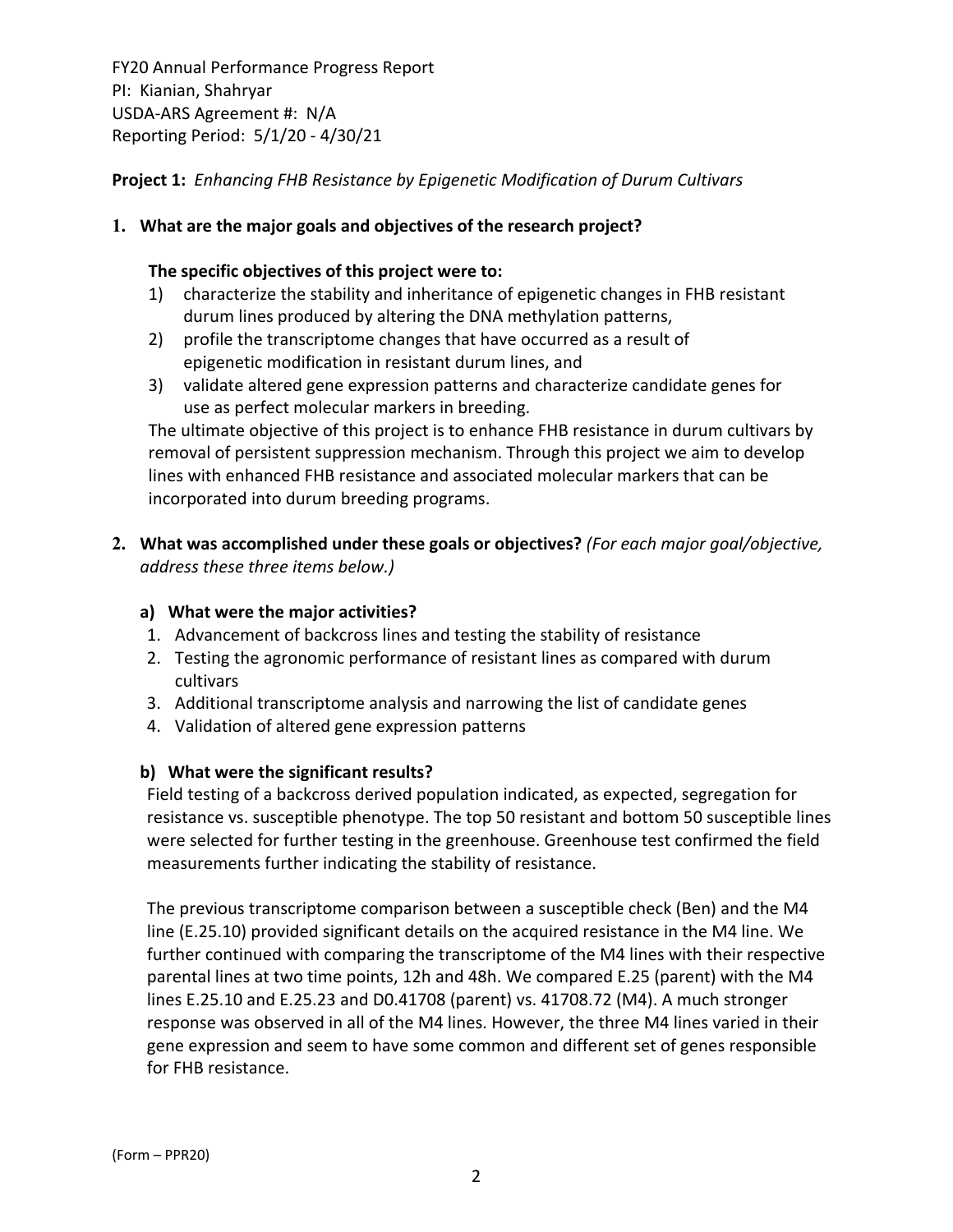> A total of 25 genes with significantly altered gene expression patterns have been identified that could play a critical role in the resistance mechanism. It is possible that a single gene or multiple genes among these 25 (or an upstream regulator) are acting to enhance the resistance in these lines.

Primers for these genes among others (e.g., controls) have been designed and ordered for further testing of gene expression patterns using quantitative real-time PCR. We field tested the M4 lines along with selected backcross derived lines and durum checks for agronomic performance. There were no significant difference observed.

#### **c) List key outcomes or other achievements.**

Selected group of backcross derived lines were sent to the NDSU durum breeding program for testing. They confirmed the resistance and lines were evaluated in preliminary yield trials (PYTs). However, due to quality issues – realizing that they originated from about 12 years old durum varieties‐‐ NDSU breeding program decided that more backcrosses are needed.

Narrowed the list of candidate genes that are now being confirmed and tested for use as molecular markers

## **3. Was this research impacted by the COVID‐19 pandemic (i.e. university shutdowns and/or restrictions, reduced or lack of support personnel, etc.)? If yes, please explain how this research was impacted or is continuing to be impacted.**

YES. Field and greenhouse evaluations were significantly impacted (more than laboratory research) due to shutdowns, social distancing requirements, and limitations on travel. Thus, our field evaluations were limited in number of locations and greenhouse evaluations had to be paired back due to limited number of scientists allowed in the space.

## **4. What opportunities for training and professional development has the project provided?**

Dr. Jitendra Kumar is the postdoctoral scientist on this project. Drs. Muehlbauer and Kianian have been actively advising/mentoring Dr. Kumar as he advances through his career. He has actively participated at various on-campus meeting (e.g., Department of Plant Pathology and Agronomy and Plant Genetics Seminar series). He has made several oral presentations to various groups (e.g., departmental, Cereal Disease Laboratory, and lab groups) and has been active in preparing publications from his research.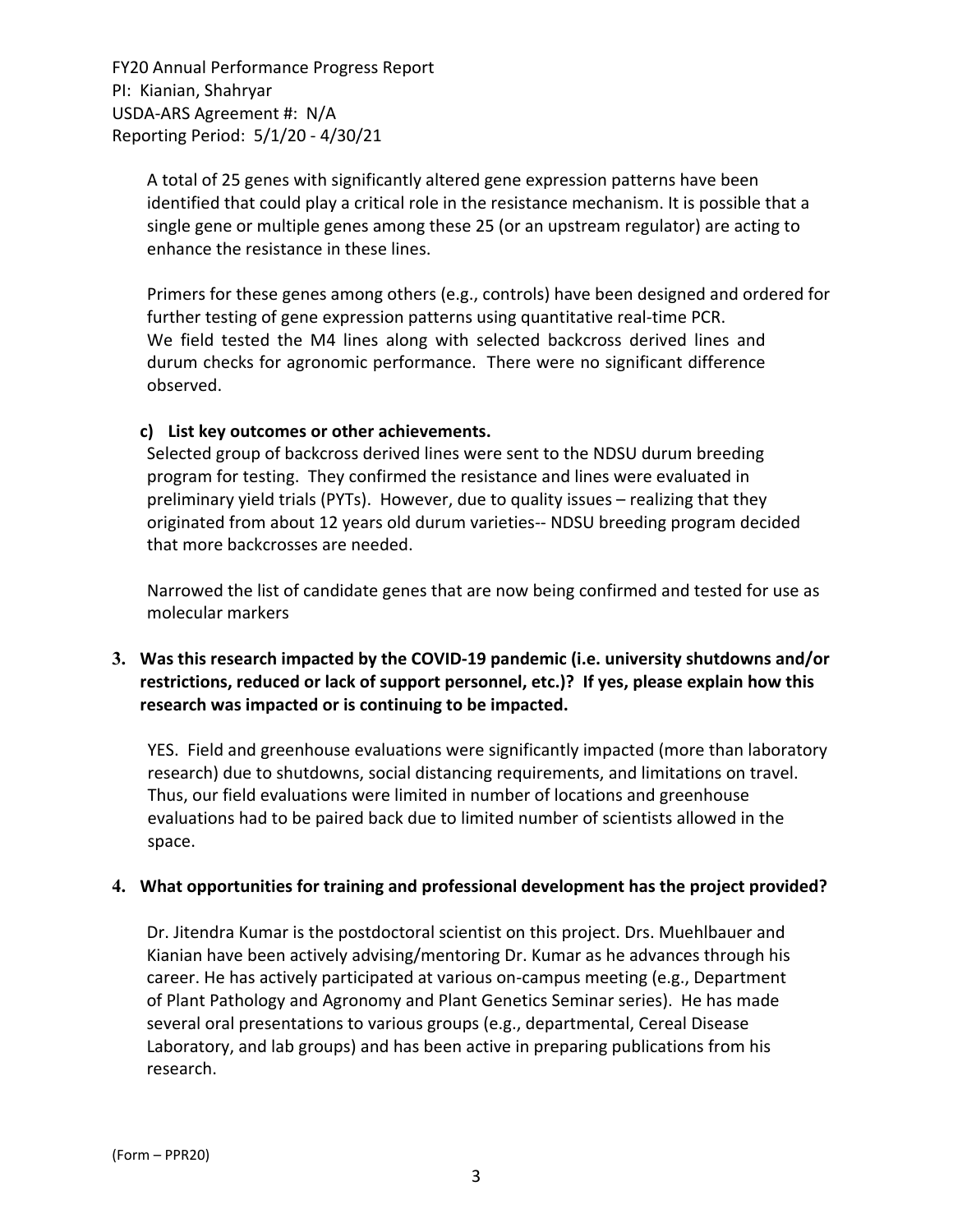# **5. How have the results been disseminated to communities of interest?**

Through presentations and publication of outcomes.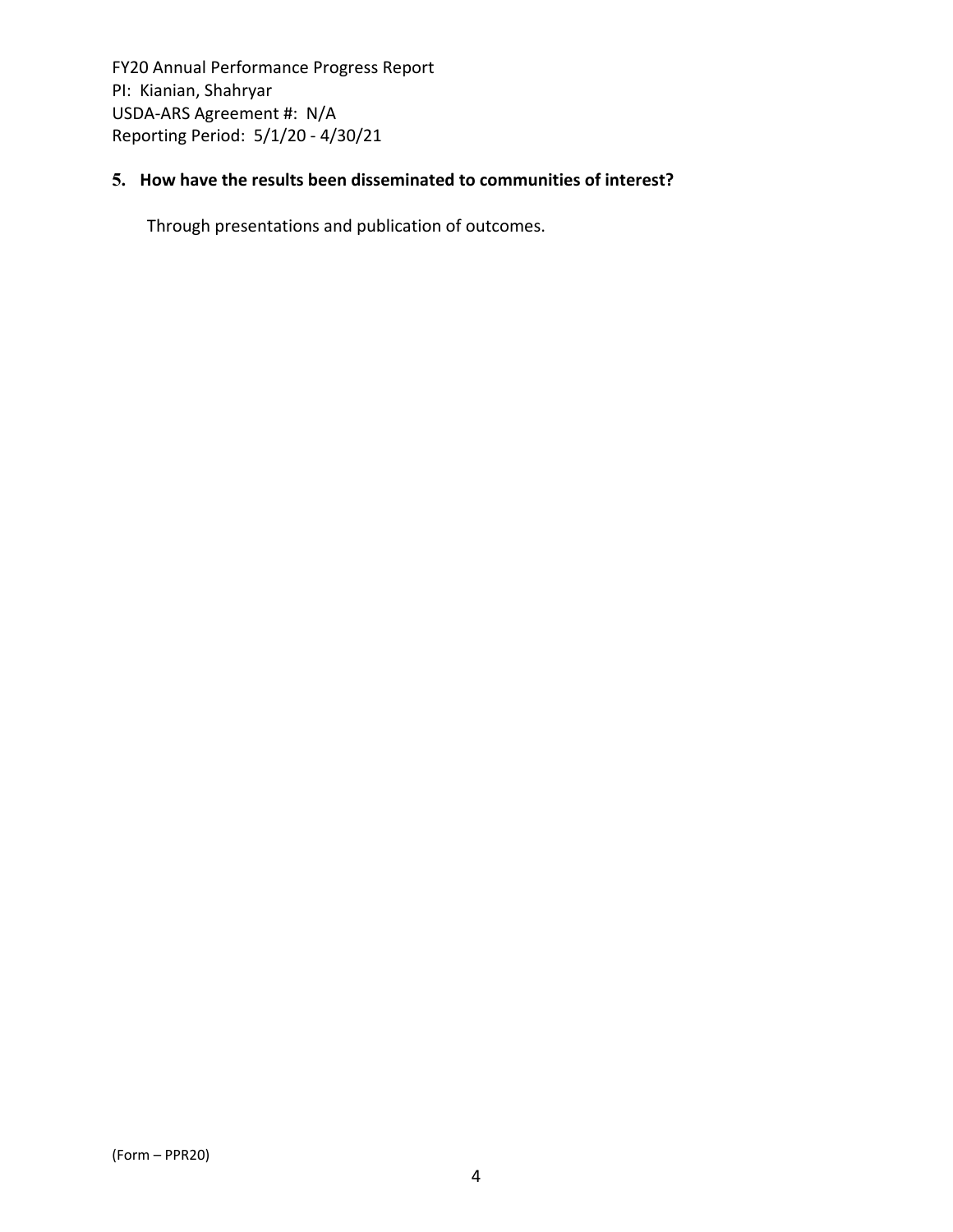# **Training of Next Generation Scientists**

**Instructions:** Please answer the following questions as it pertains to the FY20 award period (5/1/20 ‐ 4/30/21). The term "support" below includes any level of benefit to the student, ranging from full stipend plus tuition to the situation where the student's stipend was paid from other funds, but who learned how to rate scab in a misted nursery paid for by the USWBSI, and anything in between.

**1. Did any graduate students in your research program supported by funding from your USWBSI grant earn their MS degree during the FY20 award period?** ☐Yes ☒No

**If yes, how many?** Click to enter number here.

**2. Did any graduate students in your research program supported by funding from your USWBSI grant earn their Ph.D. degree during the FY20 award period?**

 $\square$ Yes  $\square$ No **If yes, how many?** Click to enter number here.

**3. Have any post docs who worked for you during the FY20 award period and were supported by funding from your USWBSI grant taken faculty positions with universities?** ☐Yes ☒No

**If yes, how many?** Click to enter number here.

**4. Have any post docs who worked for you during the FY20 award period and were supported by funding from your USWBSI grant gone on to take positions with private ag‐ related companies or federal agencies?**

☐Yes ☒No

**If yes, how many?** Click to enter number here.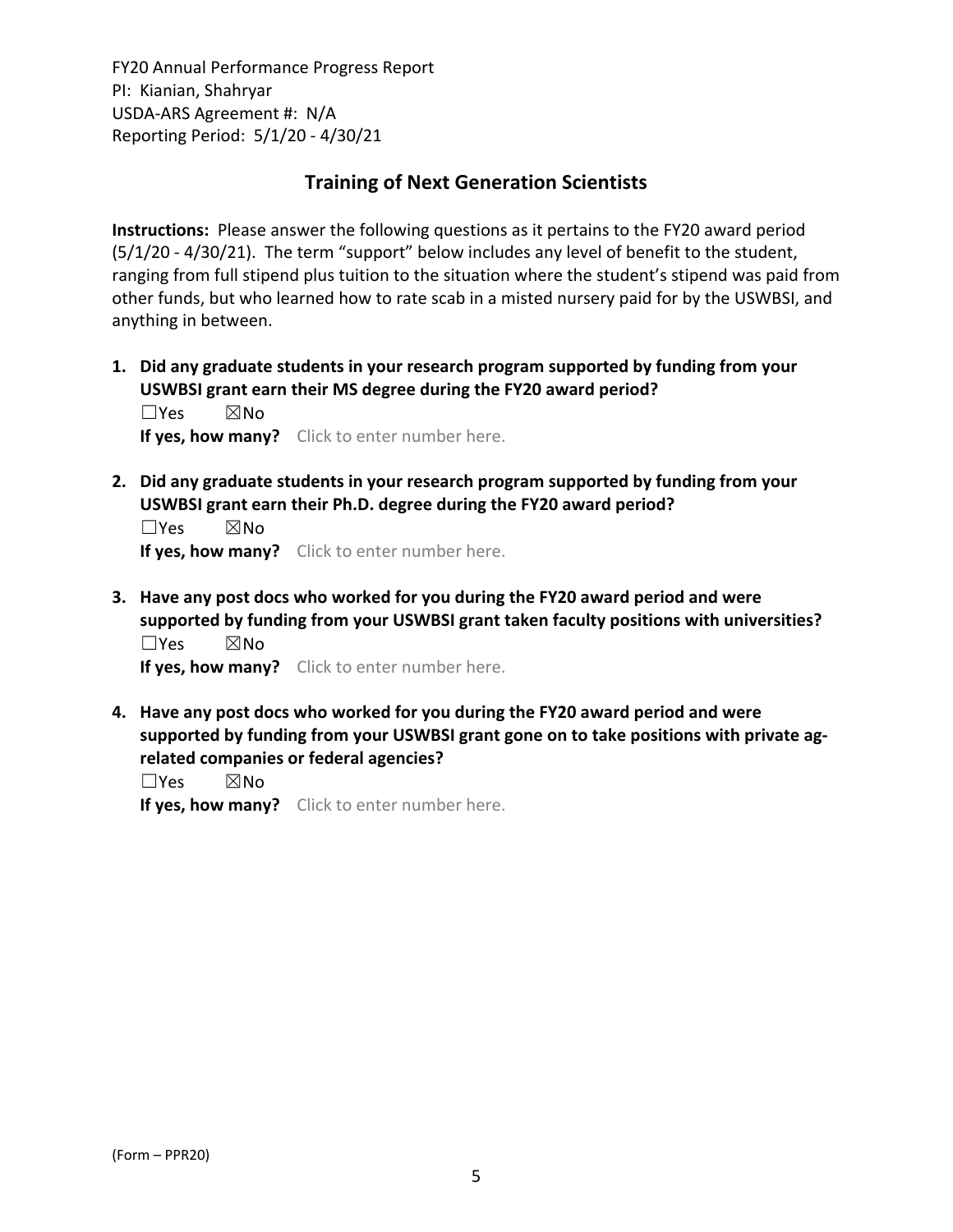# **Release of Germplasm/Cultivars**

**Instructions:** In the table below, list all germplasm and/or cultivars released with full or partial support through the USWBSI during the FY20 award period (5/1/20 - 4/30/21). All columns must be completed for each listed germplasm/cultivar. Use the key below the table for Grain Class abbreviations. 

|                                   | <b>Grain Class</b>    | <b>FHB Resistance</b>                                  | <b>FHB</b><br>Rating             | Year<br><b>Released</b> |
|-----------------------------------|-----------------------|--------------------------------------------------------|----------------------------------|-------------------------|
| <b>Name of Germplasm/Cultivar</b> |                       |                                                        | $(0-9)$                          |                         |
| <b>Backcross derived lines</b>    | Select Grain<br>Class | Select what represents<br>your most resistant<br>check | Enter as<br>$text 0-9$<br>rating | Select Year             |
| Click here to enter text.         | Select Grain<br>Class | Select what represents<br>your most resistant<br>check | Enter as<br>text 0-9<br>rating   | Select Year             |
| Click here to enter text.         | Select Grain<br>Class | Select what represents<br>your most resistant<br>check | Enter as<br>text 0-9<br>rating   | Select Year             |
| Click here to enter text.         | Select Grain<br>Class | Select what represents<br>your most resistant<br>check | Enter as<br>text 0-9<br>rating   | Select Year             |
| Click here to enter text.         | Select Grain<br>Class | Select what represents<br>your most resistant<br>check | Enter as<br>$text 0-9$<br>rating | Select Year             |
| Click here to enter text.         | Select Grain<br>Class | Select what represents<br>your most resistant<br>check | Enter as<br>text 0-9<br>rating   | Select Year             |
| Click here to enter text.         | Select Grain<br>Class | Select what represents<br>your most resistant<br>check | Enter as<br>text 0-9<br>rating   | Select Year             |
| Click here to enter text.         | Select Grain<br>Class | Select what represents<br>your most resistant<br>check | Enter as<br>text 0-9<br>rating   | Select Year             |
| Click here to enter text.         | Select Grain<br>Class | Select what represents<br>your most resistant<br>check | Enter as<br>text 0-9<br>rating   | Select Year             |
| Click here to enter text.         | Select Grain<br>Class | Select what represents<br>your most resistant<br>check | Enter as<br>$text 0-9$<br>rating | Select Year             |
| Click here to enter text.         | Select Grain<br>Class | Select what represents<br>your most resistant<br>check | Enter as<br>text 0-9<br>rating   | Select Year             |
| Click here to enter text.         | Select Grain<br>Class | Select what represents<br>your most resistant<br>check | Enter as<br>text 0-9<br>rating   | Select Year             |
| Click here to enter text.         | Select Grain<br>Class | Select what represents<br>your most resistant<br>check | Enter as<br>text 0-9<br>rating   | Select Year             |
| Click here to enter text.         | Select Grain<br>Class | Select what represents<br>your most resistant<br>check | Enter as<br>text 0-9<br>rating   | Select Year             |

NOTE: Leave blank if you have nothing to report or if your grant did NOT include any VDHR-related projects.

**NOTE:** List the associated release notice or publication under the appropriate sub-section in the 'Publications' section of the FPR.